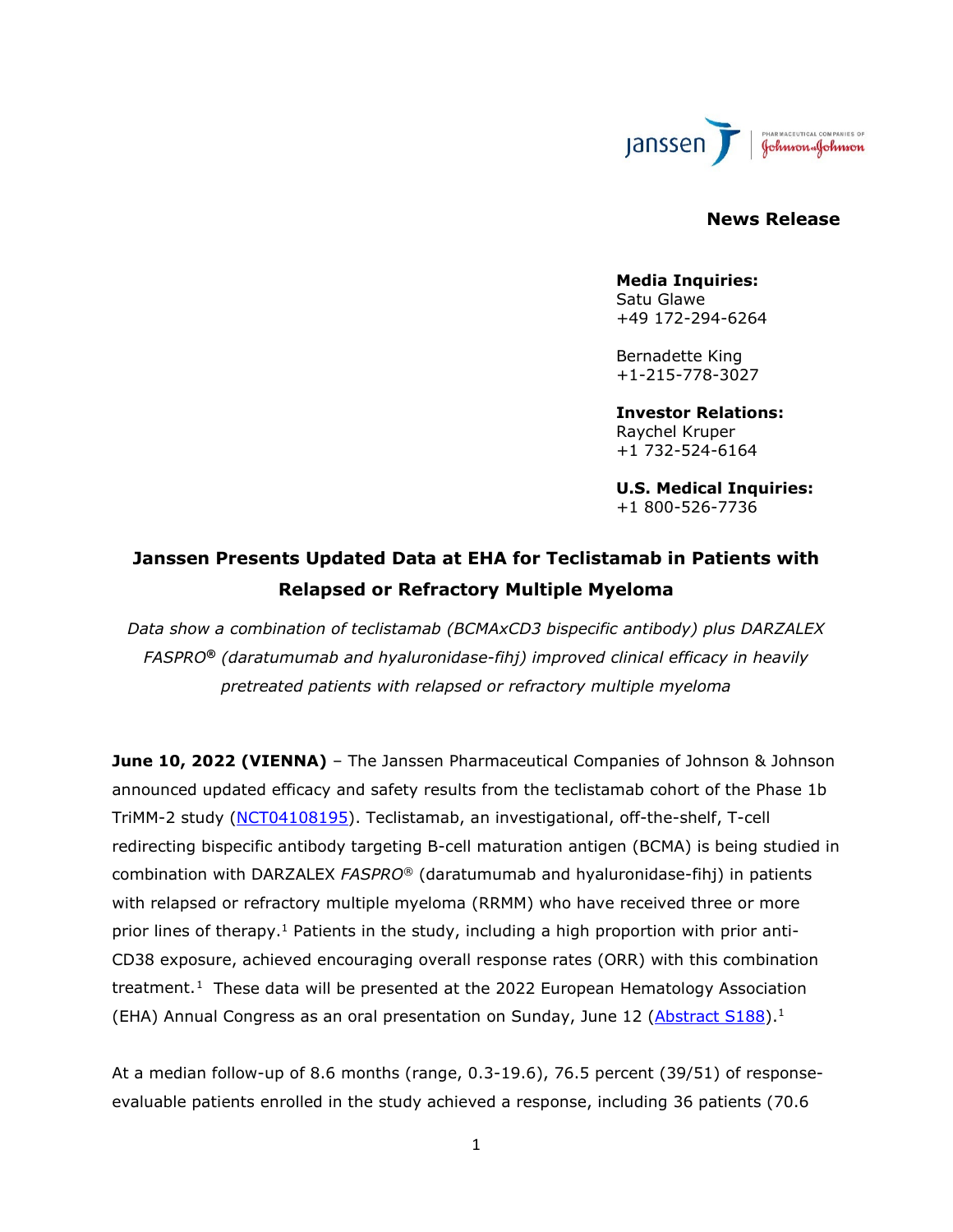percent) who achieved a very good partial response (VGPR) or better.<sup>1</sup> In patients with prior anti-CD38 exposure, an ORR of 73.7 percent was achieved.<sup>1</sup> The median time to first confirmed response was one month, and responses remained durable and deepened over time.<sup>1</sup> At the analysis cutoff, 66.7 percent of patients who achieved a response (26/39) were alive and continuing on therapy.<sup>1</sup>

"Responders to the combination of teclistamab plus subcutaneous daratumumab included patients with prior exposure to BCMA or anti-CD38 targeted agents, which is encouraging," said Paula Rodríguez-Otero†, M.D., Ph.D., Department of Hematology, Clínica Universidad de Navarra, Pamplona, Spain and principal study investigator. "These data also suggest this steroid-sparing regimen may lead to a clinically efficacious regimen in highly refractory patients."

The open-label, multicenter, multicohort Phase 1b TriMM-2 study is investigating the safety and efficacy of teclistamab in combination with DARZALEX *FASPRO®* for patients with RRMM. Enrolled patients received a median of five prior lines of therapy, 58.5 percent were triple-class refractory, 30.8 percent were penta-drug refractory, and 63.1 percent were refractory to anti-CD38 treatment.<sup>1</sup> Eighty percent of patients were refractory to their last line of therapy. $1$ 

As of April 6, 2022, 65 patients received daratumumab 1800mg at the approved schedule plus teclistamab 1.5mg/kg weekly (QW) or 3mg/kg every other week (Q2W) subcutaneously.<sup>1</sup> Pre-medications, including steroids, were limited to the two step-up doses and the first full dose of teclistamab.<sup>1</sup> Treatment with the combination regimen were tolerable and no unexpected or overlapping toxicities were observed.<sup>1</sup> The most common adverse events were cytokine release syndrome (CRS) (67.7 percent, all Grade 1 or 2); neutropenia (49.2 percent, 41.5 percent Grade 3 or 4); and anemia (41.5 percent, 27.7 percent Grade 3 or 4).<sup>1</sup> One patient (2 percent) had Grade 1 immune effector cellassociated neurotoxicity syndrome (ICANS) which fully resolved.<sup>1</sup> Infections were experienced by 67.7 percent of patients (27.7 percent Grade 3 or 4).<sup>1</sup> Four patients died from adverse events, all unrelated to teclistamab or daratumumab treatment.<sup>1</sup>

"These data suggest the potential of a fully immune-based regimen for patients with heavily pretreated multiple myeloma," said Yusri Elsayed, M.D., M.HSc., Ph.D., Vice President, Disease Area Leader, Hematologic Malignancies, Janssen Research & Development, LLC.

2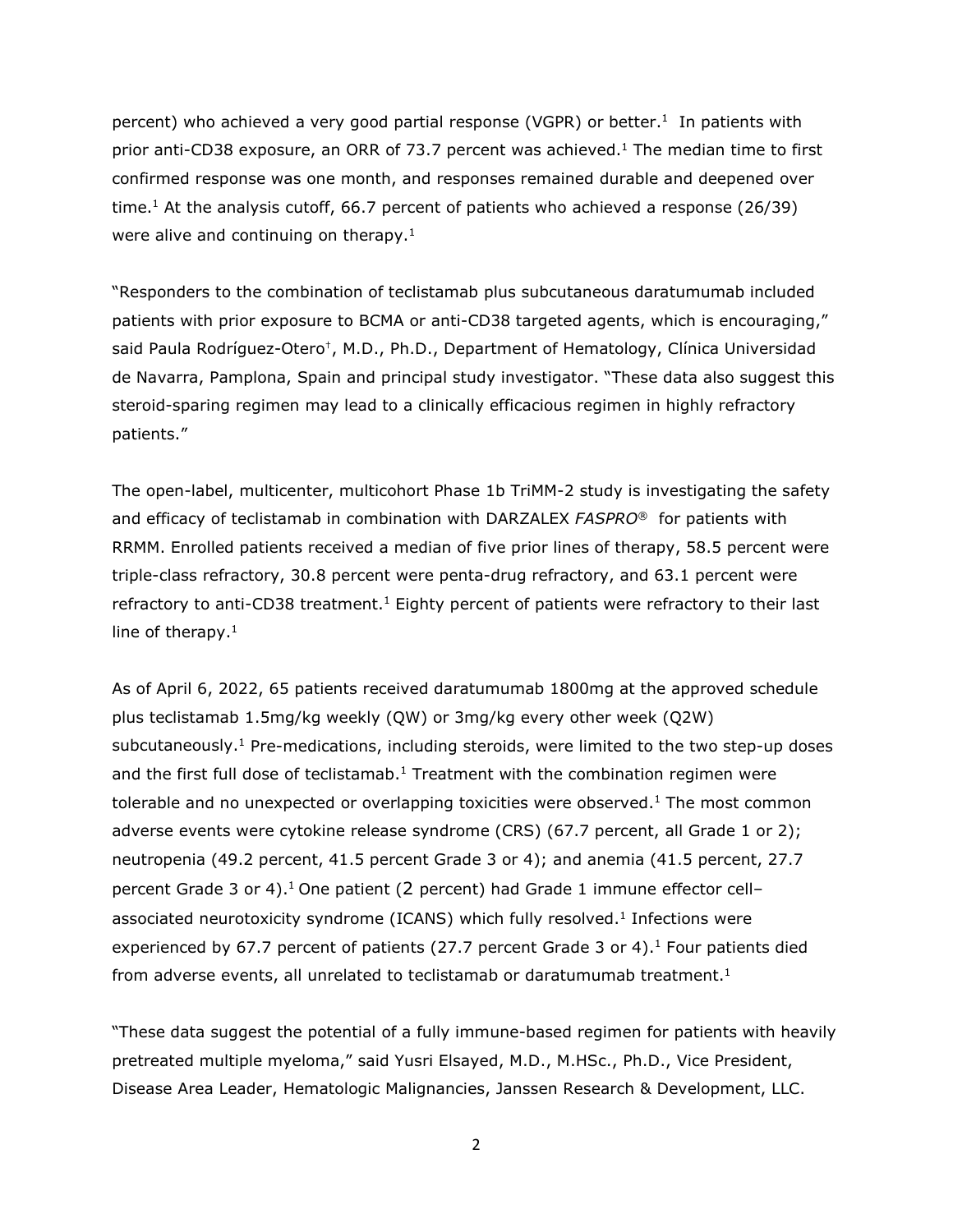"We are committed to the ongoing development of this combination and other treatments for patients who remain in need of new options."

Pharmacodynamic analyses demonstrate that the combination upregulates CD38+/CD8+ Tcells and proinflammatory cytokines, suggesting the potential for synergistic activity[.4](#page-2-0) Additional studies are needed to fully understand the potential clinical benefit of this biological activity.

<span id="page-2-1"></span>The efficacy and pharmacodynamic profile of teclistamab in combination with DARZALEX *FASPRO®* in patients refractory to anti-CD38 therapy suggest that higher response rates may be observed in patients with anti-CD38 naïve or sensitive disease who are enrolling in the MajesTEC-3 study [\(NCT05083169\)](https://clinicaltrials.gov/ct2/show/NCT05083169).<sup>1</sup> The ongoing Phase 3 MajesTEC-3 study compares the efficacy of the teclistamab-daratumumab combination with daratumumab subcutaneously (SC) in combination with pomalidomide and dexamethasone (DPd) or daratumumab SC in combination with bortezomib and dexamethasone (DVd).<sup>[2](#page-9-1)</sup> Patients in the trial must have received one to three prior lines of therapy including a proteasome inhibitor (PI) and lenalidomide; patients who have received only one prior line of therapy must be refractory to lenalidomide.<sup>2</sup> Patients who have progressed on or within 60 days of the last dose of lenalidomide given as maintenance therapy are also included.<sup>2</sup>

#### **About Teclistamab**

<span id="page-2-0"></span>Teclistamab is an investigational, fully humanized, T-cell redirecting, IgG4 bispecific antibody targeting both BCMA (B-cell maturation antigen) and CD3, the T-cell receptor. BCMA is expressed at high levels on multiple myeloma cells.<sup>[3,](#page-9-2)[4,](#page-9-3)[5,](#page-9-4)[6,](#page-9-5)[7](#page-9-6)</sup> Teclistamab redirects CD3-positive T-cells to BCMA-expressing myeloma cells to induce killing of tumor cells.<sup>6</sup>

Teclistamab is currently being evaluated in several monotherapy and combination studies. In 2020, the European Commission and the U.S. Food and Drug Administration (FDA) both granted teclistamab Orphan Drug Designation for the treatment of multiple myeloma. In January 2021 and June 2021, teclistamab [received](https://www.janssen.com/us/sites/www_janssen_com_usa/files/janssen_announces_u.s._fda_breakthrough_therapy_designation_granted_for_teclistamab_for_the_treatment_of_relapsed_or_refractory_multiple_myeloma.pdf) a PRIority MEdicines (PRIME) designation by the European Medicines Agency (EMA) and Breakthrough Therapy Designation (BTD) by the U.S. FDA, respectively. PRIME offers enhanced interaction and early dialogue to optimize drug development plans and speed up evaluation of cutting-edge, scientific advances that target a high unmet medical need.<sup>[8](#page-9-7)</sup> The U.S. FDA grants BTD to expedite the development and regulatory review of an investigational medicine that is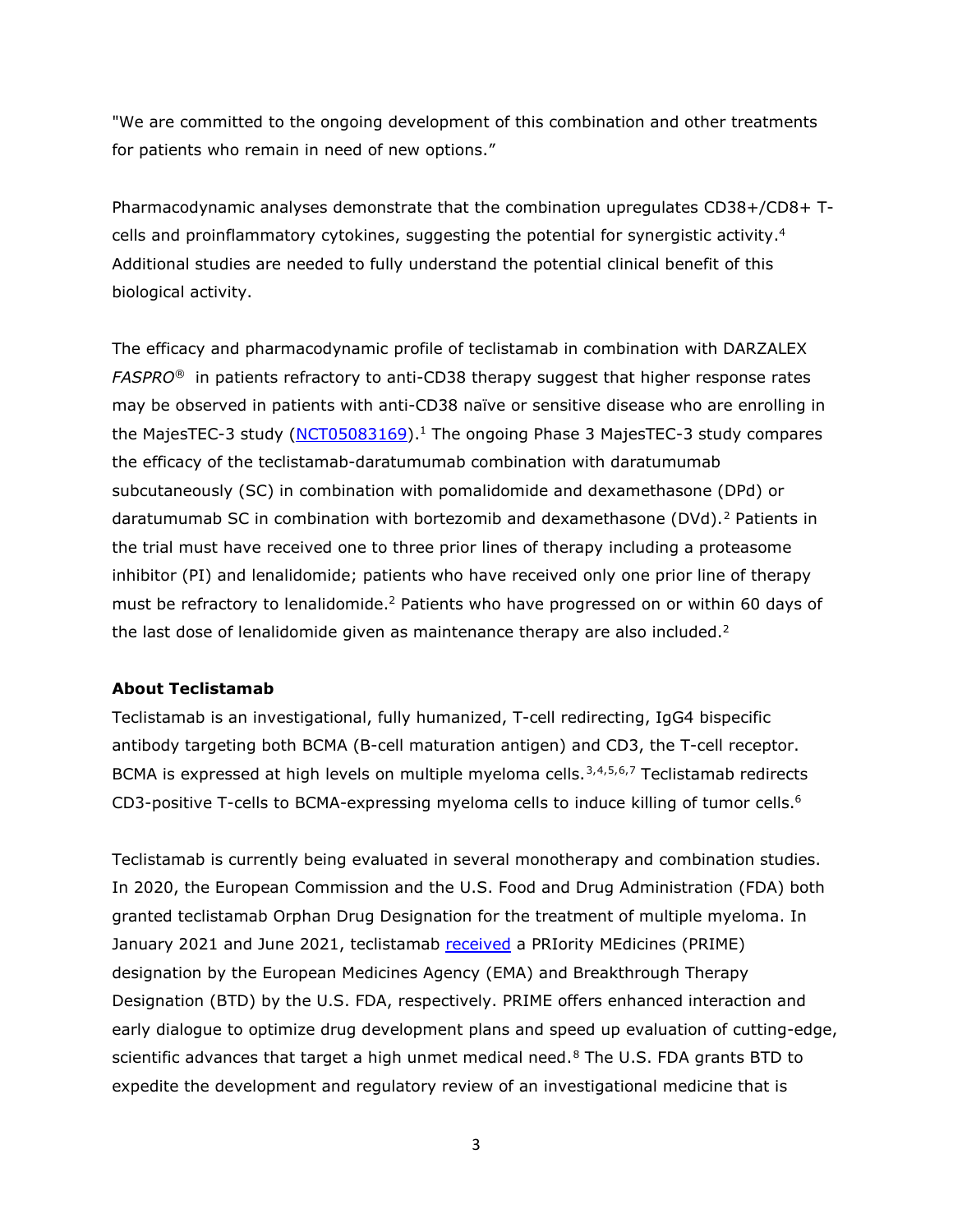intended to treat a serious or life-threatening condition based on preliminary clinical evidence that demonstrates the drug may have substantial improvement in at least one clinically significant endpoint over available therapy.[9](#page-9-8) In December 2021, Janssen submitted a Biologics License Application (BLA) to the FDA seeking approval of teclistamab for the treatment of patients with relapsed or refractory multiple myeloma; a marketing authorization application (MAA) was submitted to the EMA for teclistamab approval in January 2022.

#### **About DARZALEX** *FASPRO***®**

In [August 2012,](https://www.jnj.com/media-center/press-releases/janssen-biotech-announces-global-license-and-development-agreement-for-investigational-anti-cancer-agent-daratumumab) Janssen Biotech, Inc. and Genmab A/S entered into a worldwide agreement, which granted Janssen an exclusive license to develop, manufacture and commercialize daratumumab. DARZALEX *FASPRO*® is the only CD38-directed antibody approved to be given subcutaneously to treat patients with multiple myeloma and now light chain (AL) amyloidosis. DARZALEX *FASPRO*® is co-formulated with recombinant human hyaluronidase PH20 (rHuPH20), Halozyme's ENHANZE® drug delivery technology.

DARZALEX *FASPRO*® is indicated for the treatment of adult patients with multiple myeloma:

- in combination with bortezomib, melphalan and prednisone in newly diagnosed patients who are ineligible for autologous stem cell transplant
- in combination with lenalidomide and dexamethasone in newly diagnosed patients who are ineligible for autologous stem cell transplant and in patients with relapsed or refractory multiple myeloma who have received at least one prior therapy
- in combination with bortezomib, thalidomide, and dexamethasone in newly diagnosed patients who are eligible for autologous stem cell transplant
- in combination with pomalidomide and dexamethasone in patients who have received at least one prior line of therapy including lenalidomide and a proteasome inhibitor
- in combination with bortezomib and dexamethasone in patients who have received at least one prior therapy
- in combination with carfilzomib and dexamethasone in patients with relapsed or refractory multiple myeloma who have received one to three prior lines of therapy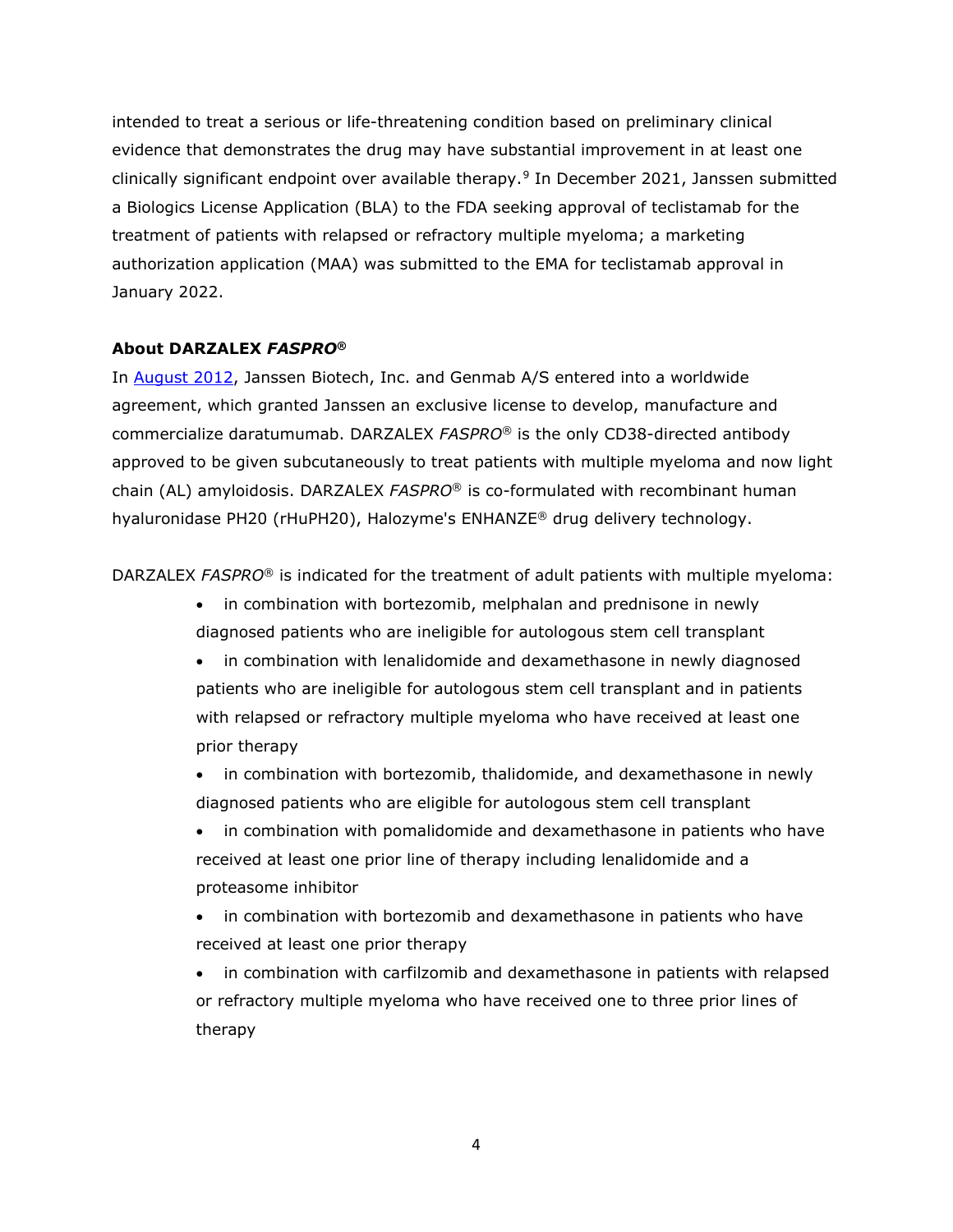• as monotherapy in patients who have received at least three prior lines of therapy including a proteasome inhibitor (PI) and an immunomodulatory agent or who are double-refractory to a PI and an immunomodulatory agent

DARZALEX *FASPRO*® in combination with bortezomib, cyclophosphamide,

and dexamethasone is indicated for the treatment of adult patients with newly diagnosed AL amyloidosis. This indication is approved under accelerated approval based on response rate. Continued approval for this indication may be contingent upon verification and description of clinical benefit in a confirmatory trial(s).

## **Limitations of Use**

DARZALEX *FASPRO*® is not indicated and is not recommended for the treatment of patients with AL amyloidosis who have NYHA Class IIIB or Class IV cardiac disease or Mayo Stage IIIB outside of controlled clinical trials.

Full prescribing information for DARZALEX *FASPRO*® is available [here.](https://www.janssenlabels.com/package-insert/product-monograph/prescribing-information/DARZALEX+Faspro-pi.pdf)

## **DARZALEX** *FASPRO*® **IMPORTANT SAFETY INFORMATION**

## **CONTRAINDICATIONS**

DARZALEX *FASPRO*® is contraindicated in patients with a history of severe hypersensitivity to daratumumab, hyaluronidase, or any of the components of the formulation.

## **WARNINGS AND PRECAUTIONS**

## **Hypersensitivity and Other Administration Reactions**

Both systemic administration-related reactions, including severe or life-threatening reactions, and local injection-site reactions can occur with DARZALEX *FASPRO*®. Fatal reactions have been reported with daratumumab-containing products, including DARZALEX *FASPRO*®.

## *Systemic Reactions*

In a pooled safety population of 898 patients with multiple myeloma (N=705) or light chain (AL) amyloidosis (N=193) who received DARZALEX *FASPRO*® as monotherapy or in combination, 9% of patients experienced a systemic administration-related reaction (Grade 2: 3.2%, Grade 3: 1%). Systemic administration-related reactions occurred in 8% of patients with the first injection, 0.3% with the second injection, and cumulatively 1% with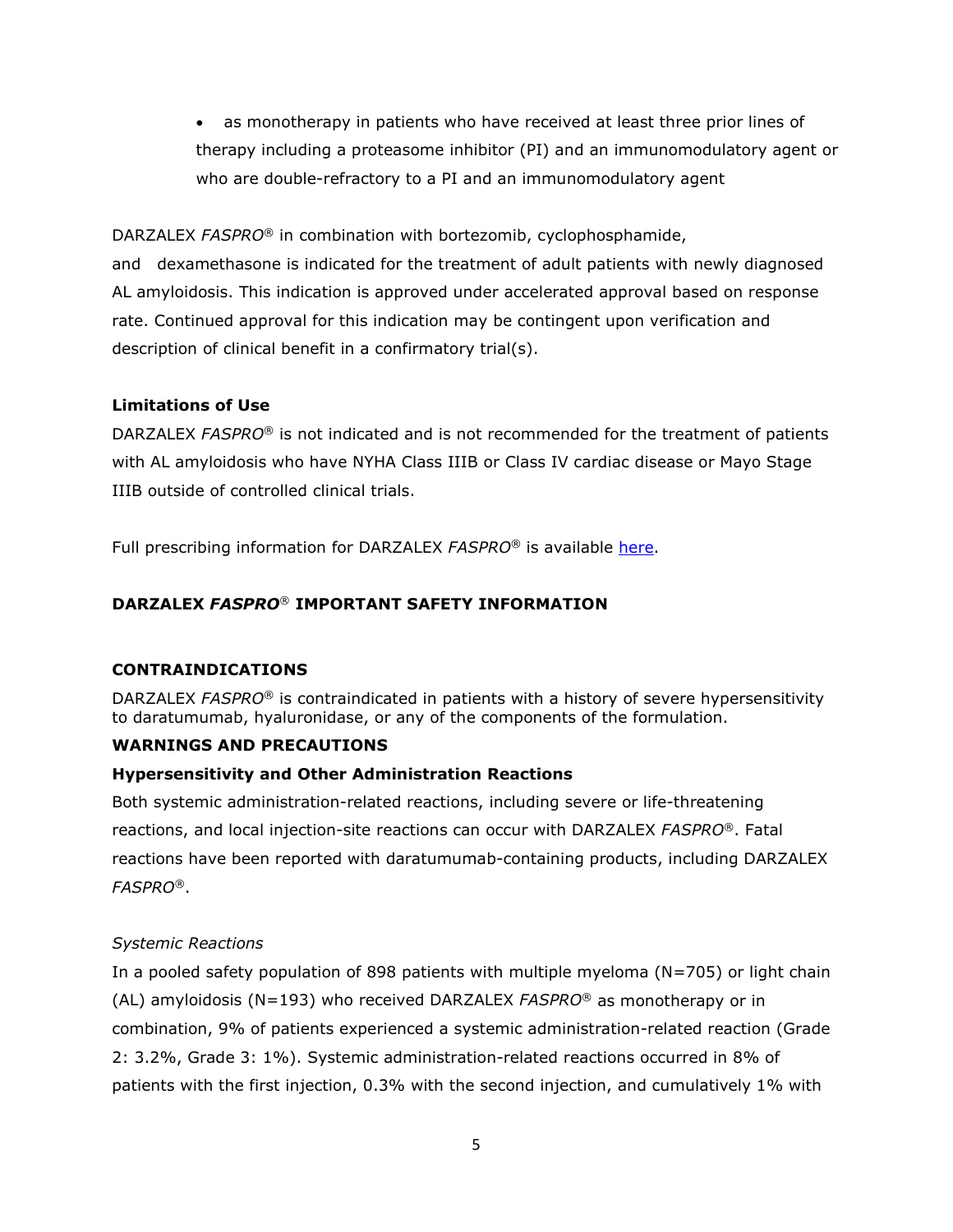subsequent injections. The median time to onset was 3.2 hours (range: 4 minutes to 3.5 days). Of the 140 systemic administration-related reactions that occurred in 77 patients, 121 (86%) occurred on the day of DARZALEX *FASPRO*® administration. Delayed systemic administration-related reactions have occurred in 1% of the patients.

Severe reactions included hypoxia, dyspnea, hypertension, tachycardia, and ocular adverse reactions, including choroidal effusion, acute myopia, and acute angle closure glaucoma. Other signs and symptoms of systemic administration-related reactions may include respiratory symptoms, such as bronchospasm, nasal congestion, cough, throat irritation, allergic rhinitis, and wheezing, as well as anaphylactic reaction, pyrexia, chest pain, pruritus, chills, vomiting, nausea, hypotension, and blurred vision.

Pre-medicate patients with histamine-1 receptor antagonist, acetaminophen, and corticosteroids. Monitor patients for systemic administration-related reactions, especially following the first and second injections. For anaphylactic reaction or life-threatening (Grade 4) administration-related reactions, immediately and permanently discontinue DARZALEX *FASPRO*®. Consider administering corticosteroids and other medications after the administration of DARZALEX *FASPRO*® depending on dosing regimen and medical history to minimize the risk of delayed (defined as occurring the day after administration) systemic administration-related reactions.

Ocular adverse reactions, including acute myopia and narrowing of the anterior chamber angle due to ciliochoroidal effusions with potential for increased intraocular pressure or glaucoma, have occurred with daratumumab-containing products. If ocular symptoms occur, interrupt DARZALEX *FASPRO®* and seek immediate ophthalmologic evaluation prior to restarting DARZALEX *FASPRO®.*

### *Local Reactions*

In this pooled safety population, injection-site reactions occurred in 8% of patients, including Grade 2 reactions in 0.7%. The most frequent  $(>1%)$  injection-site reaction was injection-site erythema. These local reactions occurred a median of 5 minutes (range: 0 minutes to 6.5 days) after starting administration of DARZALEX *FASPRO*®. Monitor for local reactions and consider symptomatic management.

## **Cardiac Toxicity in Patients With AL Amyloidosis**

6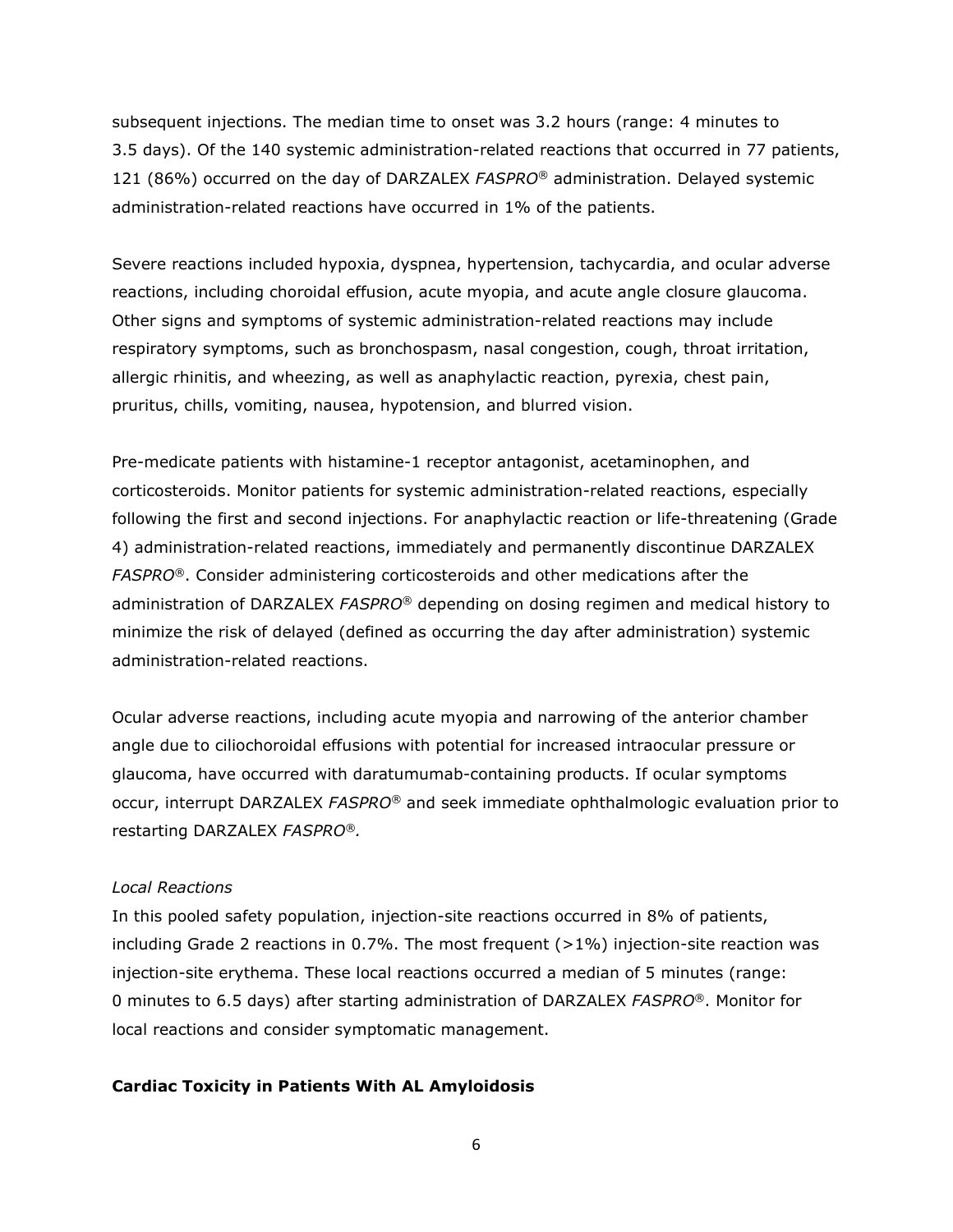Serious or fatal cardiac adverse reactions occurred in patients with AL amyloidosis who received DARZALEX *FASPRO*® in combination with bortezomib, cyclophosphamide, and dexamethasone. Serious cardiac disorders occurred in 16% of patients, and fatal cardiac disorders occurred in 10% of patients. Patients with NYHA Class IIIA or Mayo Stage IIIA disease may be at greater risk. Patients with NYHA Class IIIB or IV disease were not studied. Monitor patients with cardiac involvement of AL amyloidosis more frequently for cardiac adverse reactions and administer supportive care as appropriate.

#### **Neutropenia**

Daratumumab may increase neutropenia induced by background therapy*.* Monitor complete blood cell counts periodically during treatment according to manufacturer's prescribing information for background therapies. Monitor patients with neutropenia for signs of infection. Consider withholding DARZALEX *FASPRO*® until recovery of neutrophils. In lower body weight patients receiving DARZALEX *FASPRO*®, higher rates of Grade 3-4 neutropenia were observed.

#### **Thrombocytopenia**

Daratumumab may increase thrombocytopenia induced by background therapy. Monitor complete blood cell counts periodically during treatment according to manufacturer's prescribing information for background therapies. Consider withholding DARZALEX *FASPRO*® until recovery of platelets.

#### **Embryo-Fetal Toxicity**

Based on the mechanism of action, DARZALEX *FASPRO*® can cause fetal harm when administered to a pregnant woman. DARZALEX *FASPRO*® may cause depletion of fetal immune cells and decreased bone density. Advise pregnant women of the potential risk to a fetus. Advise females with reproductive potential to use effective contraception during treatment with DARZALEX *FASPRO*® and for 3 months after the last dose. The combination of DARZALEX *FASPRO*® with lenalidomide, thalidomide, or pomalidomide is contraindicated in pregnant women because lenalidomide, thalidomide, and pomalidomide may cause birth defects and death of the unborn child. Refer to the lenalidomide, thalidomide, or pomalidomide prescribing information on use during pregnancy.

#### **Interference With Serological Testing**

7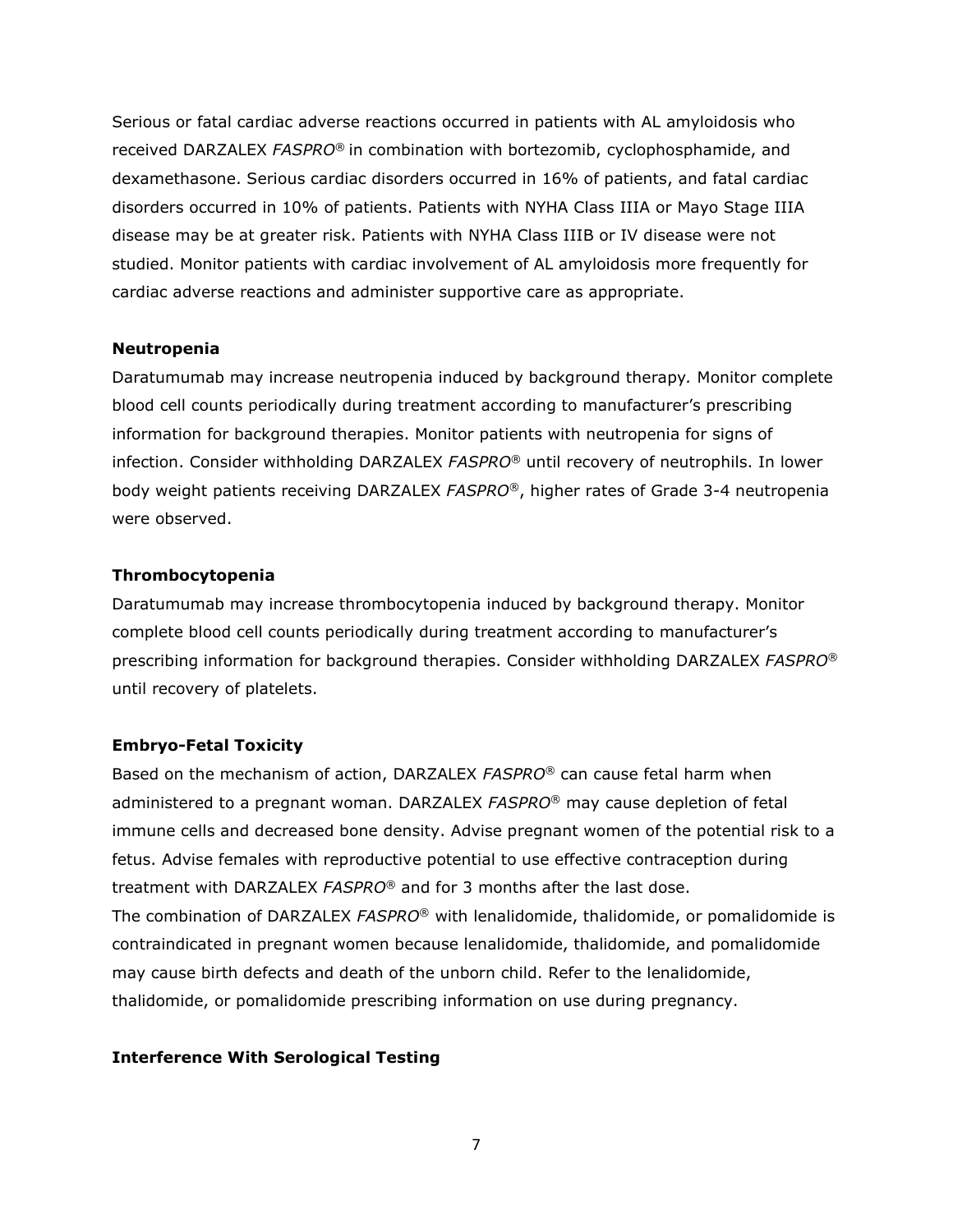Daratumumab binds to CD38 on red blood cells (RBCs) and results in a positive indirect antiglobulin test (indirect Coombs test). Daratumumab-mediated positive indirect antiglobulin test may persist for up to 6 months after the last daratumumab administration. Daratumumab bound to RBCs masks detection of antibodies to minor antigens in the patient's serum. The determination of a patient's ABO and Rh blood type are not impacted. Notify blood transfusion centers of this interference with serological testing and inform blood banks that a patient has received DARZALEX *FASPRO*®. Type and screen patients prior to starting DARZALEX *FASPRO*®.

## **Interference With Determination of Complete Response**

Daratumumab is a human immunoglobulin G (IgG) kappa monoclonal antibody that can be detected on both the serum protein electrophoresis (SPE) and immunofixation (IFE) assays used for the clinical monitoring of endogenous M-protein. This interference can impact the determination of complete response and of disease progression in some DARZALEX *FASPRO*®-treated patients with IgG kappa myeloma protein.

## **ADVERSE REACTIONS**

In multiple myeloma, the most common adverse reaction (≥20%) with DARZALEX *FASPRO*® monotherapy is upper respiratory tract infection. The most common adverse reactions with combination therapy (≥20% for any combination) include fatigue, nausea, diarrhea, dyspnea, insomnia, headache, pyrexia, cough, muscle spasms, back pain, vomiting, hypertension, upper respiratory tract infection, peripheral sensory neuropathy, constipation, pneumonia, and peripheral edema.

The most common adverse reactions ( $\geq$ 20%) in patients with AL amyloidosis are upper respiratory tract infection, diarrhea, peripheral edema, constipation, fatigue, peripheral sensory neuropathy, nausea, insomnia, dyspnea, and cough. The most common hematology laboratory abnormalities (≥40%) with DARZALEX *FASPRO*®

are decreased leukocytes, decreased lymphocytes, decreased neutrophils, decreased platelets, and decreased hemoglobin.

**Please see full [Prescribing Information](https://www.janssenlabels.com/package-insert/product-monograph/prescribing-information/DARZALEX+Faspro-pi.pdf) for DARZALEX** *FASPRO***®.**

## **About Multiple Myeloma**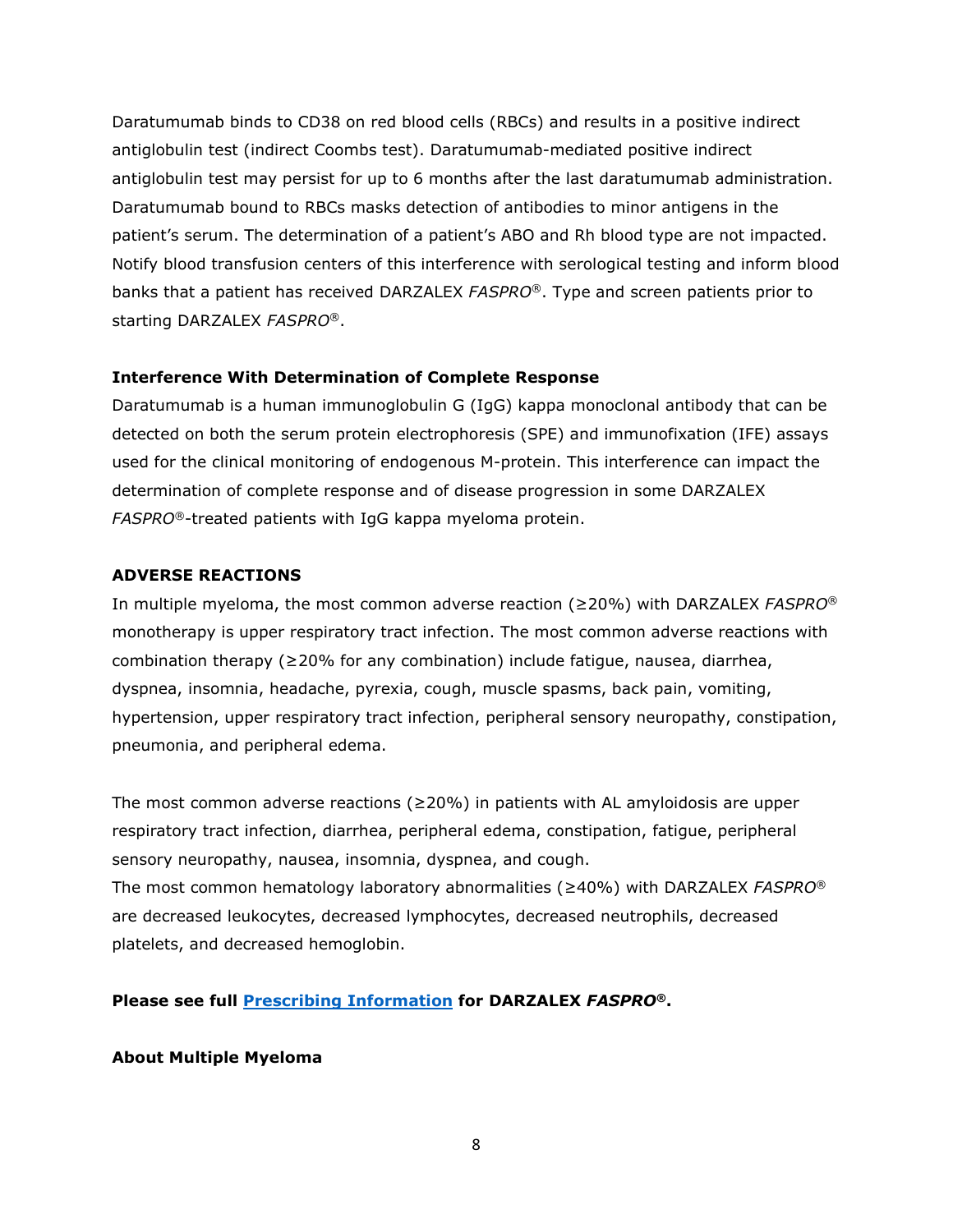Multiple myeloma is an incurable blood cancer that affects some white blood cells called plasma cells, which are found in the bone marrow.<sup>[10](#page-9-9)</sup> When damaged, these plasma cells rapidly spread and replace normal cells in the bone marrow with tumors. In 2020, an estimated 176,000 people worldwide were diagnosed with multiple myeloma.<sup>[11](#page-10-0)</sup> In 2022, it is estimated that more than 34,000 people will be diagnosed with multiple myeloma, and more than [12](#page-10-1),000 people will die from the disease in the U.S.<sup>12</sup> While some people diagnosed with multiple myeloma initially have no symptoms, most patients are diagnosed due to symptoms that can include bone fracture or pain, low red blood cell counts, tiredness, high calcium levels, kidney problems or infections.  $13$ 

### *About the Janssen Pharmaceutical Companies of Johnson & Johnson*

*At Janssen, we're creating a future where disease is a thing of the past. We're the Pharmaceutical Companies of Johnson & Johnson, working tirelessly to make that future a reality for patients everywhere by fighting sickness with science, improving access with ingenuity, and healing hopelessness with heart. We focus on areas of medicine where we can make the biggest difference: Cardiovascular, Metabolism, & Retina; Immunology; Infectious Diseases & Vaccines; Neuroscience; Oncology; and Pulmonary Hypertension.*

*Learn more at [www.janssen.com.](https://www.janssen.com/) Follow us at [@JanssenGlobal.](https://twitter.com/JanssenGlobal) Janssen Research & Development, LLC and Janssen Biotech, Inc. are part of the Janssen Pharmaceutical Companies of Johnson & Johnson.*

†*Dr. Paula Rodríguez-Otero has served as a paid consultant to Janssen; she has not been paid for any media work.*

*\*Kyprolis is a registered trademark of Amgen Inc.*

# # #

#### *Cautions Concerning Forward-Looking Statements*

*This press release contains "forward-looking statements" as defined in the Private Securities Litigation Reform Act of 1995 regarding product development and the potential benefits and treatment impact of teclistamab* a*nd DARZALEX FASPRO®. The reader is cautioned not to*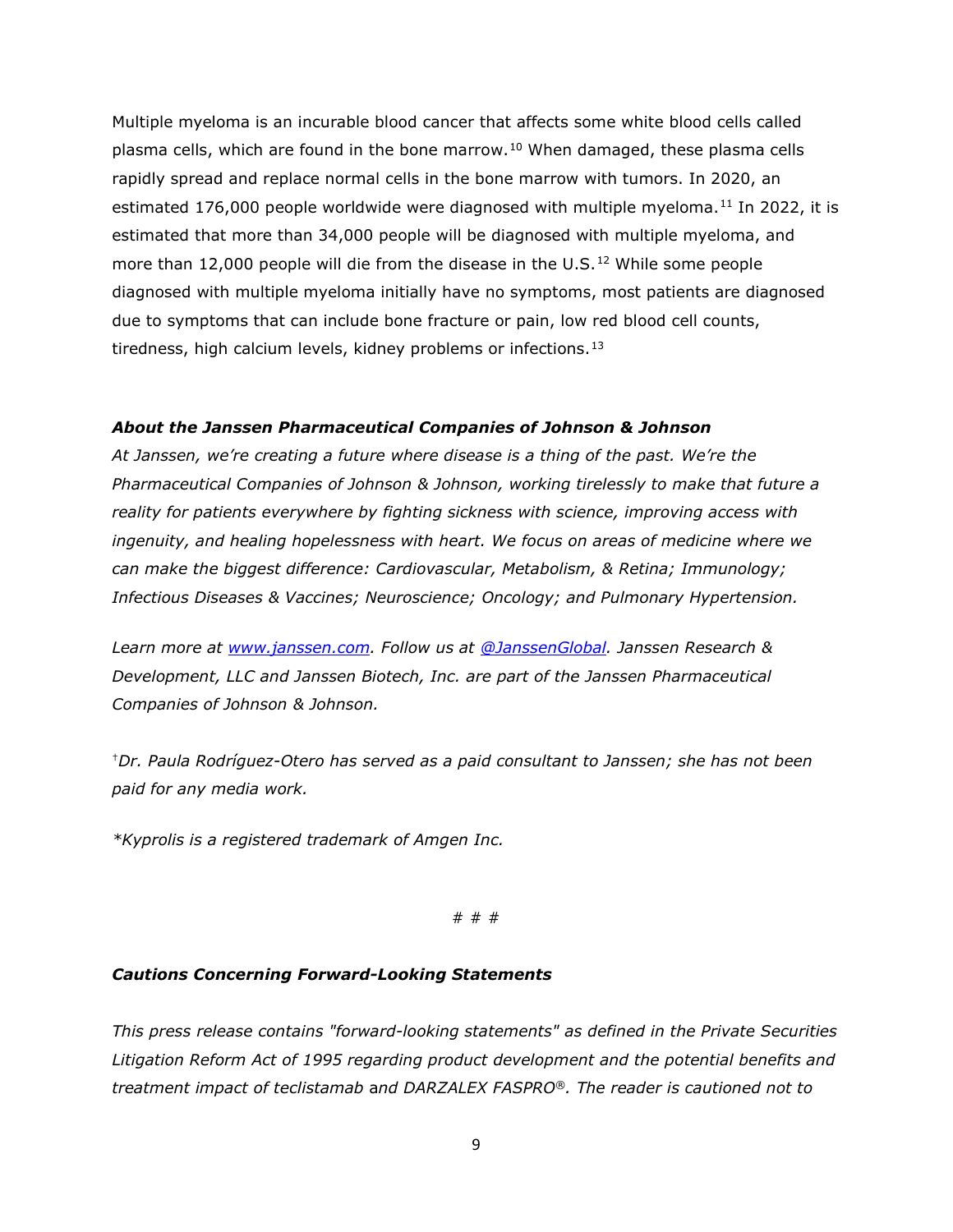*rely on these forward-looking statements. These statements are based on current expectations of future events. If underlying assumptions prove inaccurate or known or unknown risks or uncertainties materialize, actual results could vary materially from the expectations and projections of Janssen Research & Development, LLC or any of the other Janssen Pharmaceutical Companies and/or Johnson & Johnson. Risks and uncertainties include, but are not limited to: challenges and uncertainties inherent in product research and development, including the uncertainty of clinical success and of obtaining regulatory approvals; uncertainty of commercial success; manufacturing difficulties and delays; competition, including technological advances, new products and patents attained by competitors; challenges to patents; product efficacy or safety concerns resulting in product recalls or regulatory action; changes in behavior and spending patterns of purchasers of health care products and services; changes to applicable laws and regulations, including global health care reforms; and trends toward health care cost containment. A further list and descriptions of these risks, uncertainties and other factors can be found in Johnson & Johnson's Annual Report on Form 10-K for the fiscal year ended January 2, 2022, including in the sections captioned "Cautionary Note Regarding Forward-Looking Statements" and "Item 1A. Risk Factors," and in Johnson & Johnson's subsequent Quarterly Reports on Form 10-Q and other filings with the Securities and Exchange Commission. Copies of these filings are available online at [www.sec.gov,](http://www.sec.gov/) [www.jnj.com](http://www.jnj.com/) or on request from Johnson & Johnson. None of the Janssen Pharmaceutical Companies nor Johnson & Johnson undertakes to update any forward-looking statement as a result of new information or future events or developments.*

<span id="page-9-1"></span><sup>2</sup> A Study of Teclistamab in Combination With Daratumumab Subcutaneously (SC) (Tec-Dara) Versus Daratumumab SC, Pomalidomide, and Dexamethasone (DPd) or Daratumumab SC, Bortezomib, and Dexamethasone (DVd) in Participants With Relapsed or Refractory Multiple Myeloma (MajesTEC-3). Available at: [https://clinicaltrials.gov/ct2/show/NCT05083169.](https://clinicaltrials.gov/ct2/show/NCT05083169) Accessed June 2022. 3 Labrijn AF et al. Proc Natl Acad Sci USA. 2013;110:5145.

<span id="page-9-0"></span> $1$  Rodriguez-Otero, P. Teclistamab in Combination with Daratumumab, a Novel, Immunotherapy-Based Approach for the Treatment of Relapsed/Refractory Multiple Myeloma: Updated Phase 1b Results. European Hematology Association 2022 Annual Congress. June 2022.

<span id="page-9-3"></span><span id="page-9-2"></span><sup>4</sup> Frerichs KA et al. Clin Cancer Res. 2020; doi: 10.1158/1078-0432.CCR-19-2299.

<span id="page-9-4"></span><sup>5</sup> Cancer Research Institute. "Adoptive Cell Therapy: TIL, TCR, CAR T, AND NK CELL THERAPIES." Available at: [https://www.cancerresearch.org/immunotherapy/treatment-types/adoptive-cell-therapy.](https://www.cancerresearch.org/immunotherapy/treatment-types/adoptive-cell-therapy)

<span id="page-9-5"></span><sup>6</sup> Cho SF et al. Frontiers in Immunology. 2018; 9: 1821.

<sup>&</sup>lt;sup>7</sup> Benonisson H et al. Molecular Cancer Therapeutics. 2019 (18) (2) 312-322.

<span id="page-9-7"></span><span id="page-9-6"></span><sup>&</sup>lt;sup>8</sup> European Medicines Agency. PRIME Factsheet. Available at: [https://www.ema.europa.eu/en/human](https://www.ema.europa.eu/en/human-regulatory/research-development/prime-priority-medicines)[regulatory/research-development/prime-priority-medicines.](https://www.ema.europa.eu/en/human-regulatory/research-development/prime-priority-medicines) Accessed December 2021.

<span id="page-9-8"></span><sup>&</sup>lt;sup>9</sup> The U.S. Food and Drug Administration. "Expedited Programs for Serious Conditions." Available at: [https://www.fda.gov/downloads/Drugs/GuidanceComplianceRegulatoryInformation/Guidances/UCM358301.pdf.](https://www.fda.gov/downloads/Drugs/GuidanceComplianceRegulatoryInformation/Guidances/UCM358301.pdf) Accessed June 2022.

<span id="page-9-9"></span><sup>10</sup> Rajkumar SV. Multiple myeloma: 2020 update on diagnosis, risk-stratification and management. *Am J Hematol*.2020;95(5):548-5672020;95(5):548-567.<http://www.ncbi.nlm.nih.gov/pubmed/32212178>